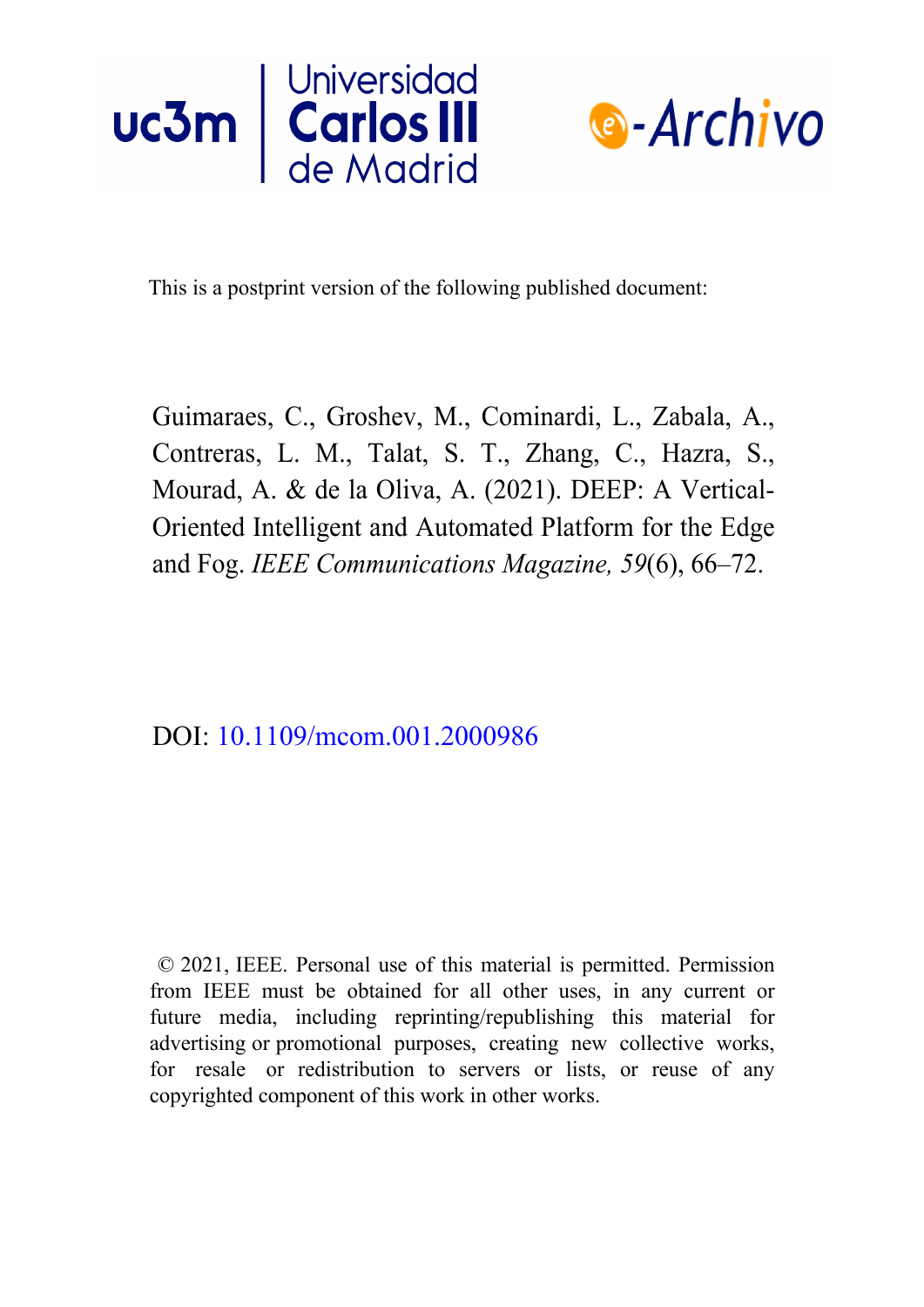# DEEP: A Vertical-Oriented Intelligent and Automated Platform for the Edge and Fog

Carlos Guimarães\*, Milan Groshev\*, Luca Cominardi<sup>†</sup>, Aitor Zabala<sup>‡</sup>, Luis M. Contreras<sup>§</sup>,

Samer T. Talat¶ , Chao Zhang∗∗, Saptarshi Hazra††, Alain Mourad‡‡, Antonio de la Oliva<sup>∗</sup>

<sup>∗</sup>Universidad Carlos III de Madrid, Spain, †ADLINK Technology, France, ‡Telcaria Ideas S.L., Spain,

§Telefónica I+D, Spain, <sup>¶</sup>Industrial Technology Research Institute, Taiwan, \*\*Lund University, Sweden,

††RISE, Sweden, ‡‡InterDigital Europe, UK

Abstract—The 5<sup>th</sup> generation (5G) of mobile communications introduces improvements on many fronts when compared to its previous generations. Besides the performance enhancements and new advances in radio technologies, it also integrates other technological domains, such as cloud-to-things continuum and artificial intelligence. In this work, the 5G-DIVE Elastic Edge Platform (DEEP) is proposed as the linking piece for the integration of these technological domains, making available an *Intelligent Edge and Fog 5G End-to-End (E2E)* solution. Such solution brings numerous benefits to the vertical industries by enabling a streamlined, abstracted, and automated management of their vertical services, thus contributing to the introduction of novel services, cost savings, and improved time-to-market. Preliminary validation of the proposed platform is performed through a proof-of-concept, along with a qualitative analysis of its benefits to Industry 4.0 and Autonomous Drone Scouting vertical industries.

## I. INTRODUCTION

The previous generations of mobile communications firstly aimed at supporting data services, along with traditional voice services, and later at improving spectral efficiency and enhanced services at lower costs. However, the network infrastructure followed an *one-size-fits-all* paradigm. Prospecting significant changes on its vertical and horizontal structure, the  $5<sup>th</sup>$  generation (5G) of mobile communications arises as a more disruptive evolution [1] to shift towards a *custom-fit* paradigm. Novel advances in radio technologies are achieved as well as improvements in the infrastructure by incorporating multiple technology domains that include physical and virtual computational, storage and networking resources spanning across several administrative domains. Moreover, network softwarization, network function virtualization, and network slicing are embraced to enable virtual and logically isolated networks (i.e., network slices) [2], tailored to the requirements of different vertical services, over the same and shared network infrastructure.

This new paradigm is arousing the interest of vertical industries (e.g., manufacturing, public safety, public infrastructures, transportation, and energy sectors) as the opportunity to truly implement a digital transformation in their industries, thus contributing to the introduction of novel services, cost savings, and improved time-to-market. However, it comes with the cost of extremely heterogeneous infrastructures belonging to several stakeholders, and vertical industries still lack overall knowledge about Information and Communications Technologies (ICTs) to manage them on their own. As such, to ease the adoption of 5G technologies by vertical industries, this complexity must be hidden. On one hand, abstracted and simplified interfaces that conceal unnecessary details and complexity are required, so that vertical industries mostly focus on their business domain. On the other hand, supporting tools that ease and automate the management of vertical services must be devised, as an alternative to the complex and very lengthy manual configuration and validation of traditional management tools.

This work addresses the aforementioned challenges by proposing a supporting platform, named 5G-DIVE Elastic Edge Platform (DEEP), as an add-on on top of distributed 5Gpowered Edge and Fog infrastructures. It arises as the missing piece to bridge different technology domains in a unified *Intelligent Edge and Fog 5G End-to-End (E2E)* solution that offers abstracted services to the vertical industries. First, it hides the underlying complexity through vertical-oriented interfaces tailored to the needs of vertical industries. Second, it takes over of the lifecycle management of vertical services on behalf of the vertical industries, enforcing automation of their business processes. Ultimately, the proposed DEEP platform contributes to a faster adoption of 5G technologies by different stakeholders [3], noticeably the vertical industries.

The remainder of this paper is structured as follows. Section II analyzes the main challenges for the adoption of 5G technologies by the vertical industries. The DEEP platform and its innovations are proposed in Section III, of which an experimental validation is presented in Section IV. Its benefits to selected Industry 4.0 and Autonomous Drone Scouting use cases are identified in Section V. Finally, Section VI highlights the main conclusions, pointing out to future work.

#### II. CHALLENGES FOR THE VERTICAL INDUSTRIES

5G networks, Edge and Fog computing, and Artificial Intelligence (AI) are key enablers to support the digital transformation of vertical industries. This section presents their main shortcomings from the vertical industries perspective.

# *A. Private 5G Networks*

The concept of private 5G network, referred as Non-Public Network (NPN), is introduced to accelerate the digital transformation of vertical industries. Several deployment options for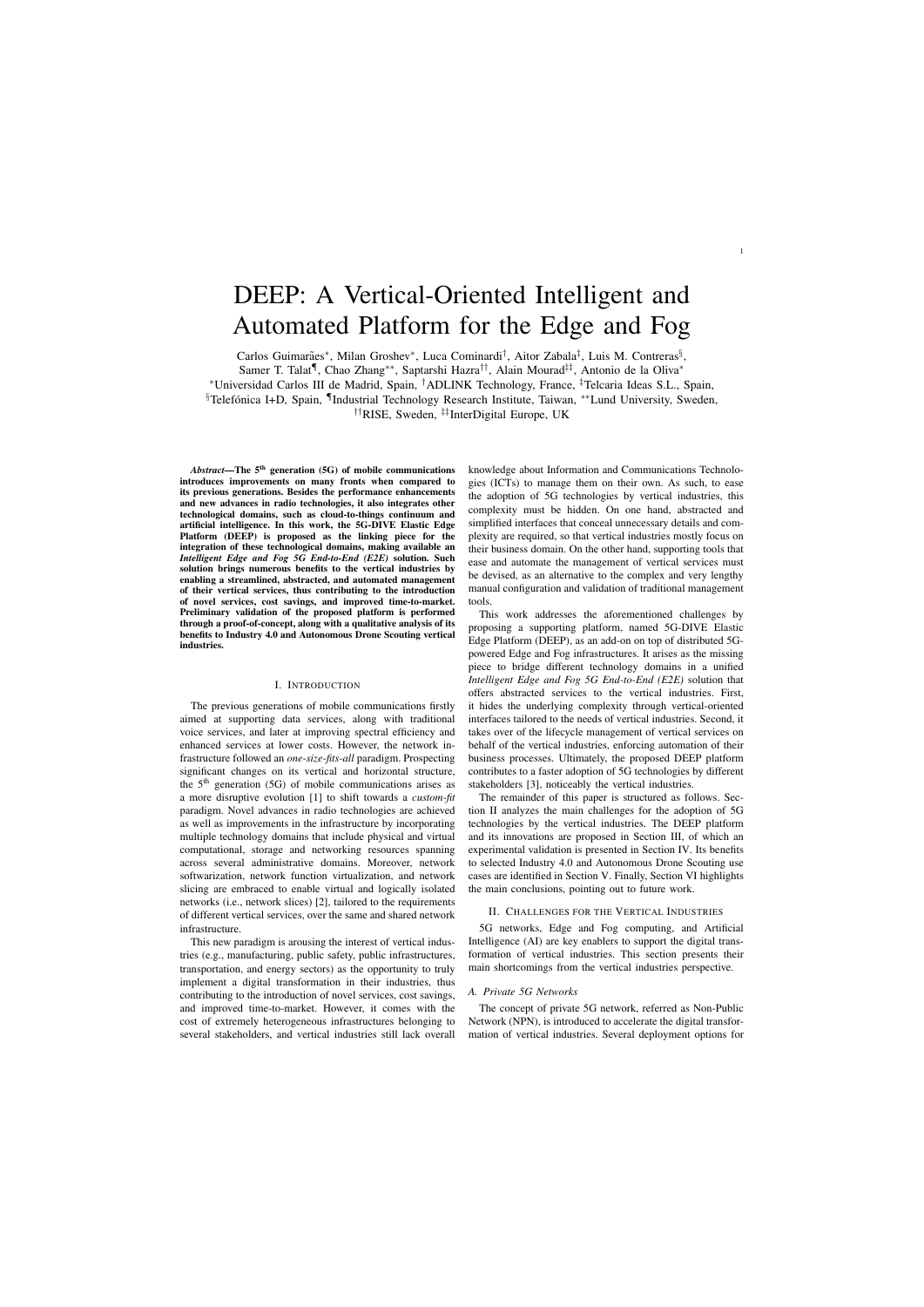NPNs are envisioned [4]: *(i)* standalone NPNs, implementing fully private networks with dedicated and secure capabilities; and *(ii)* Public Network Integrated-NPNs (PNI-NPNs), leveraging on capabilities available at the Public Network (PN) to complement the NPN. Different degrees of integration are foreseen, which might depend completely or partially on the infrastructure and the functions of the PN. The implementation of PNI-NPN has been achieved by: *(i)* setting up dedicated network slices; *(ii)* integrating NPN as a non-3GPP access network; and *(iii)* setting up dedicated Access Point Names or Packet Data Network.

Challenge #1: How to ease the vertical industries to dynamically set up the desired PNI-NPN, especially when different functions and resources are controlled by a single domain or shared among them, and when different trust and business agreements are in place?

# *B. Edge and Fog Computing*

ETSI Multi-Access Edge Computing (MEC) [5], Industrial Internet Consortium (IIC) (now incorporating OpenFog) and 5G-CORAL [6] are three reference architectural frameworks targeting Edge and Fog computing environments. Although each opted for different architectural approaches, they share a common characteristic: they all aim to provide a cohesive infrastructure-level abstraction in a distributed environment. While this is undoubtedly a cornerstone for building the Edge and Fog, this approach alone prevents the effective support to the vertical industries: *(i)* the low-level abstraction exposed by these systems; *(ii)* the static definition of application and service requirements; *(iii)* the black-box approach adopted in which the infrastructure is agnostic to the application logic; and *(iv)* the lack of integration with the underlying communication network.

Challenge #2: How to abstract the vertical industries from the complexity of a highly distributed infrastructure to ease their adoption in the vertical industries' business process?

## *C. Towards Intelligent and Automation*

Artificial Intelligence (AI) and Machine Learning (ML) are promising alternatives to transit towards an intelligent and automated operation [7][8].

The ITU-T Focus Group on Machine Learning for Future Networks including 5G (FG ML5G) [9] and the ETSI Experiential Networked Intelligence (ENI) group [10] are both proposing alternative architectures for the integration of AI/ML techniques in the network management task with an emphasis on 5G and vertical services. Both proposals follow a service-oriented approach to enable network automaticity. Similarly, ETSI Zero-touch network and Service Management (ZSM) [11] explores different approaches to achieve automation. Another initiative is being developed by the O-RAN alliance [12] for the applicability of AI/ML techniques in the control of the Radio Access Network (RAN) radio functional split components, for real-time and non-real-time processing control of the radio components hosted at the O-RAN Distributed and Centralized Units. O-RAN promotes a key industrial trend towards a larger disaggregation of RAN system components, especially for lowering costs and covering the specific needs and demands of vertical industries for their deployments.

Challenge #3: How to conjugate the variety of data spanning across multiple technologies domains, algorithms and components into a single, operational platform permitting an automated network and service management on behalf of the vertical industries?

# III. 5G-DIVE ELASTIC EDGE PLATFORM (DEEP): CONCEPT OVERVIEW

The previous challenges are perceived as a barrier to the adoption of 5G technologies by the vertical industries. As such, the 5G-DIVE Elastic Edge Platform (DEEP) platform (as presented in Figure 1) aims at supporting the vertical industries in day-by-day operations, management, and automation of business processes. In other words, it contributes to the development, execution, and management of vertical services, including the incorporation of intelligence capabilities, abstracted from the complexity of building, and maintaining the infrastructure associated with the delivery of the application.

When integrated into an E2E solution comprising different technology and administrative domains, the DEEP platform facilitates the exploitation of an *Intelligent Edge and Fog 5G E2E* solution by the vertical industries.

# *A. Supporting Strata*

To accomplish its vision, the DEEP platform defines three supporting strata, which are detailed as follows.

*1) Business Automation Support Stratum (BASS):* simplifies and automates the creation and management of vertical services, being the logical entry point for the vertical industries and their OSS/BSS systems. The vertical industry delegates (part of) its business automation to this stratum, which takes over the deployment of E2E vertical services across multiple technologies and administrative domains, and ensures that SLAs and policies are met at each moment. The BASS comprises the following elements:

- Vertical Service Coordinator: handles vertical-oriented requests, translates them into network services, and coordinates their E2E deployment.
- Vertical Service Blueprint Catalogue: consists of a repository containing vertical services blueprints, providing a vertical service template with service-specific parameters.
- SLA & Policy Management: monitors the SLAs and policies for different vertical services and, in case of a violation, triggers corrective actions. It can be enhanced with intelligence and forecasting capabilities, so that violations are predicted and dealt preemptively.
- Active Monitoring: manages the deployment of monitoring probes required for performance monitoring.
- External Federation: handles the deployment of E2E vertical services across different administrative domains.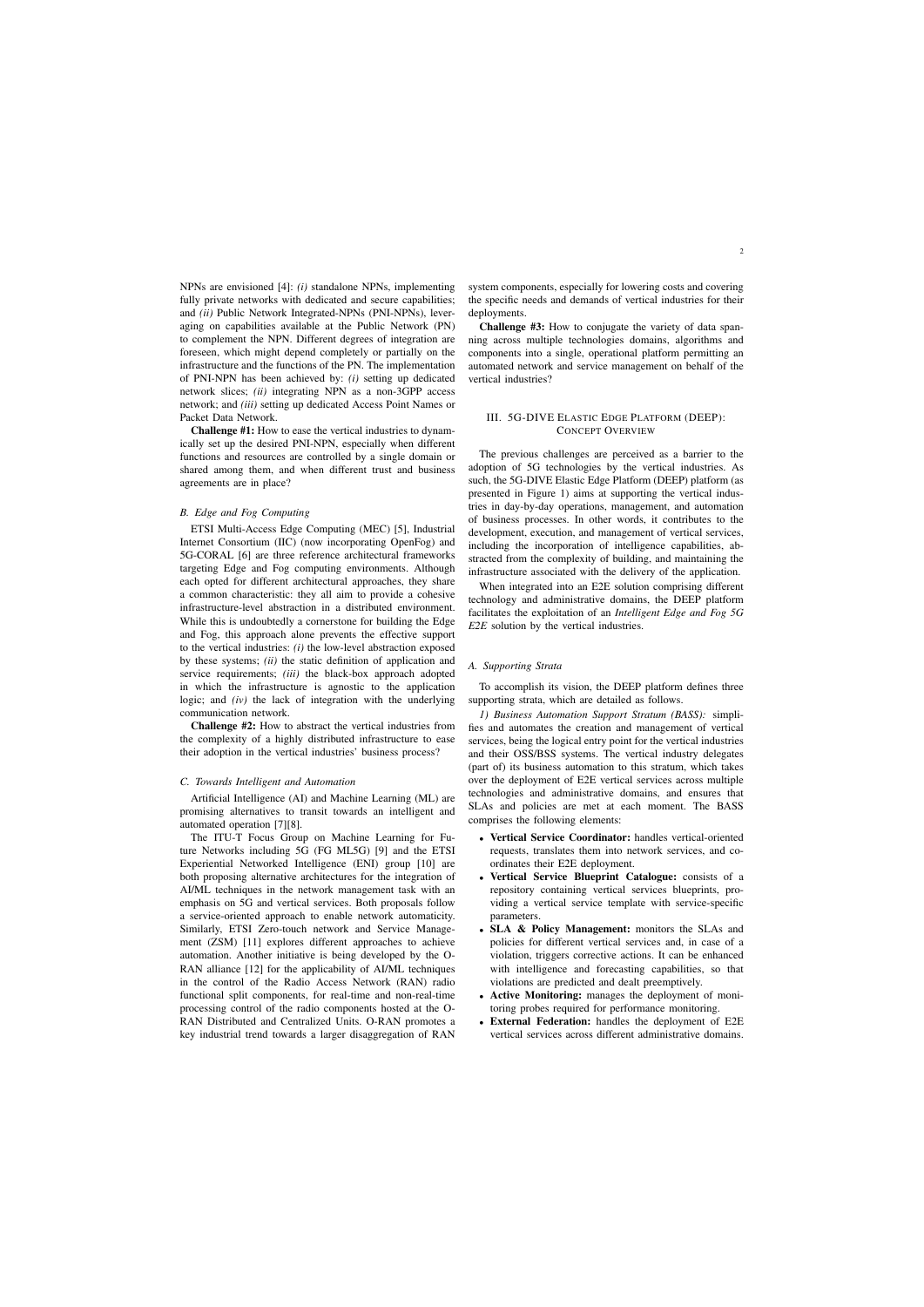

Fig. 1. DEEP Platform Overview in an E2E Solution

*2) Data Analytics Support Stratum (DASS):* eases gathering, pre-processing, storage, and sharing of data. Data is gathered from the vertical services operation and potentially enriched with a variety of context information, from both the virtualization infrastructure and the surrounding environment. The DASS comprises three main elements:

- Data Dispatcher: gathers data from the different sources and delivers it to all the subscribed entities, enforcing authorization mechanisms if required.
- Data Pre-processing: transforms raw data into an understandable and common format (e.g., cleaning, filtering, grouping, normalization, anonymization, and compression).
- Data Storage: stores gathered data. The decision whether to store the data is up to its source which, optionally, also provides its lifespan.

*3) Intelligence Engine Support Stratum (IESS):* facilitates the training and provisioning of intelligent models following an intent-driven approach and AutoAI solutions. Envisioned as an AI/ML engine, it leverages on data-driven AI/ML models to support complex decision-making systems, predict events, forecast demands, find patterns and anomalies, perform classification, among others. The IESS comprises three main elements:

- AI/ML Model Catalogue: consists of a repository of (un)trained AI/ML models made available by the DEEP platform. These are annotated with metadata describing their features, requirements, and suitable applications.
- AI/ML Model Training: handles the procedures for training an AI/ML model, from the selection of one

or more AI/ML algorithms, their hyperparameters and training dataset, up to the cross-validation their accuracy.

• AI/ML Execution Environment: comprises the runtime environment to train the selected AI/ML model(s).

# *B. DEEP Innovations*

The DEEP platform implements a set of innovations designed to abstract complexity from the vertical industries and to ease automation tasks.

*1) Vertical Service Abstraction:* The DEEP platform provides an abstraction layer, together with vertical-oriented interfaces, that enables the vertical industries to define their services solely based on their knowledge domain. Departing from available blueprints, they fill service-specific parameters related to their domain expertise, including SLAs, and privacy, computing, intelligence, and automation requirements, following an intent-driven approach.

*2) AI/ML-based Intelligence Support:* The DEEP platform comprises tools that facilitate the definition, online/offline training, and cross-validation of AI/ML models. Trained AI/ML models are then used for: *(i)* automated vertical service management (e.g., auto-scaling, self-healing and preemptive migration); and *(ii)* intelligent vertical applications (e.g., object recognition or movement prediction). Departing from the available catalog, the selection of suitable AI/ML models for a given intent is also automated using AutoAI-driven solutions.

*3) Data Distribution and Unification:* The DEEP platform defines a data distribution service to handle the scale at which data is produced and consumed, especially when an increasing number and heterogeneity of devices compose the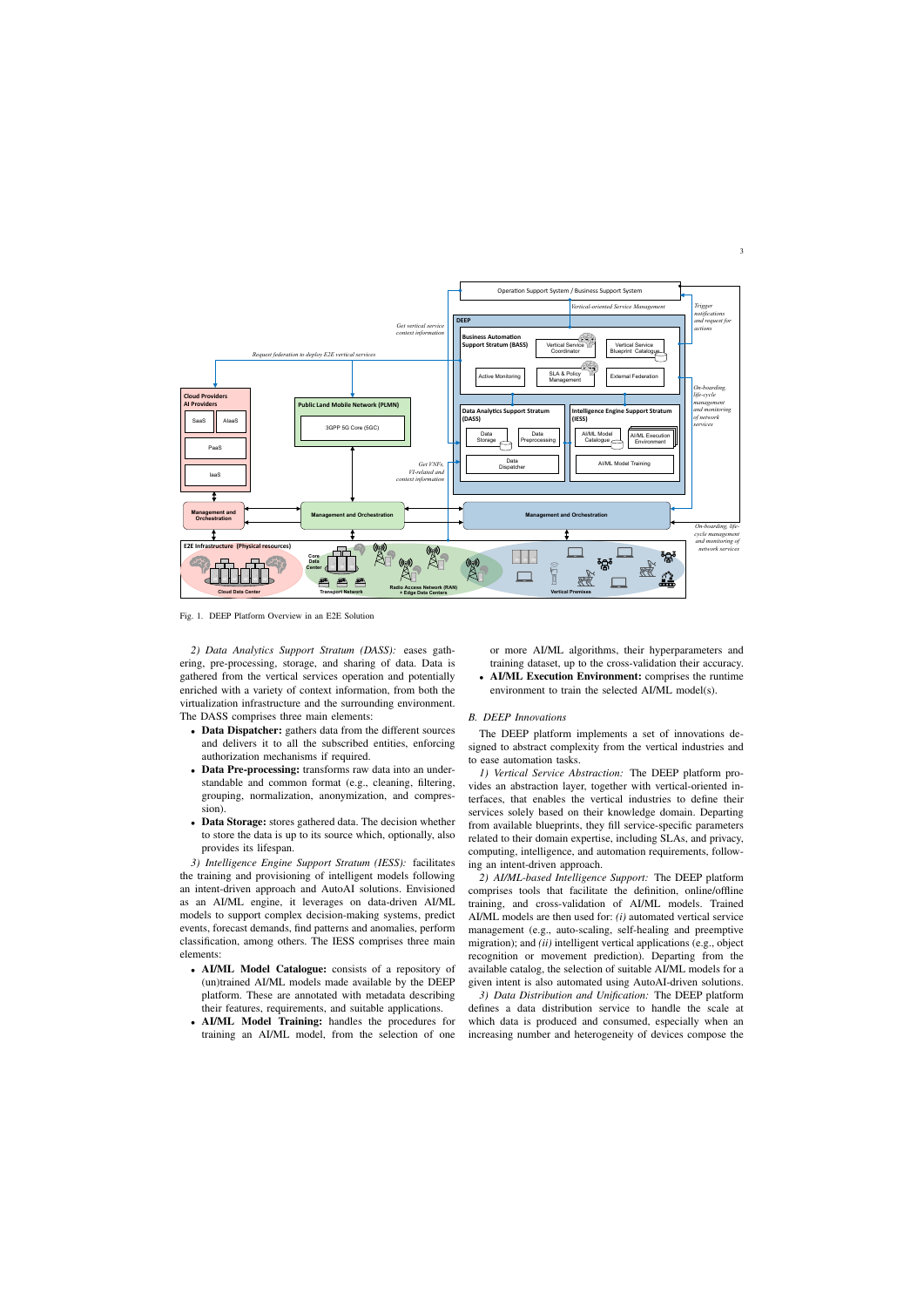computing, storage, and networking infrastructure. It unifies data in motion, data in-use, data at rest and computations through traditional publish/subscribe primitives and geographically distributed storage, queries, and computations. Other than benefits in terms of performance and efficiency, the vertical industries retain control over the privacy of their data by storing it closest to its source and making it accessible by any authorized entity.

*4) Enhanced Monitoring:* The DEEP platform extends the physical and virtual resource monitoring by integrating vertical-application level monitoring, provided directly by the applications themselves or collected through monitoring probes, to accurately assess the performance of the vertical services. The purpose of such monitoring data is three-fold: *(i)* train AI/ML models in the IESS; *(ii)* use as input for the automation tasks in the BASS; and *(iii)* provide additional insights to the vertical industries.

*5) External Federation:* The DEEP platform facilitates the integration of federated services and resources as part of the vertical industry domain. Additionally, secure, auditable, and on-demand federation mechanisms are defined using distributed ledger technologies (DLT). This has an increasing importance to enable the creation and management of E2E vertical services, which may involve multiple administrative domains (e.g., implementation of the selected PNI-NPN option, or the usage of third-party Cloud and Edge facilities to reduce costs).

*6) Locality and Privacy:* The DEEP platform exploits the locality offered by an Edge and Fog infrastructure to process and analyze sensitive data where it is generated, thus enabling strict privacy and low latency response. The DASS implements a low overhead and high throughput data distribution service designed to support low power networks and constrained devices, like those expected in the vertical premises. The IESS explores solutions such as federated learning and transfer learning that boost collaborative AI/ML without centralized training data, thus retaining privacy and locality of the private data. Moreover, local services such as those offered by ETSI MEC enhance contextual awareness via radio network, location, or any other information relevant to the changing environment.

# IV. AUTOMATED VERTICAL SERVICE MANAGEMENT: PRELIMINARY VALIDATION

Leveraging on the initial code release of the DEEP platform, a proof-of-concept (Figure 2) centered on the *SLA & Policy Management* element of the BASS is developed, hereinafter referred to as *SLA Enforcer*. This component is an integral part of implementation of the DEEP platform to automate the lifecycle management of vertical services.

# *A. Proof-of-Concept Design*

The *SLA Enforcer* implements the *SLA & Policy Management* capabilities as its core, integrating interfaces towards the *Vertical Service Coordinator* and *Active Monitoring* for, respectively, SLAs management and monitoring capabilities as well as interfaces towards the DASS, IESS and orchestrator.



Fig. 2. *SLA Enforcer Closed-Loop Workflow*

A Digital Twin service (as defined in [13]) is the target of this proof-of-concept, to which the *SLA Enforcer* minimizes the resource allocation without incurring on the violation of its SLAs.

*1) Integration with DEEP Platform:* The *SLA Enforcer* is agnostic to the vertical service, thus possible to be applied to use cases in distinct vertical industries, including those described in Section V. However, their specificity impacts *(i)* SLAs definition; *(ii)* data to monitor; *(iii)* actions to take; and *(iv)* AI/ML model. During service creation, the DEEP platform configures the *SLA Enforcer* based on the vertical intent:

- 1) The *Vertical Service Coordinator* extracts any intentbased SLAs from the vertical-oriented descriptor, forwarding them to the *SLA & Policy Management.*
- 2) The *SLA & Policy Management* validates the intents, translating them into a set of policies that identify their scope, thresholds and validation data. If the intent validation fails, manual input from the administrator is required.
- 3) Based on the extracted policies, the *SLA & Policy Management* requests *(i)* an AI/ML model towards the IESS; and *(ii)* the deployment of monitoring probes towards the *Active Monitoring*.
- 4) Using AutoAI, the *IESS* selects the AI/ML model from its catalogue, performs its training and cross-validation, delivering the trained model to the *SLA & Policy Management*.
- 5) The *SLA & Policy Management* triggers a new instance of *SLA Enforcer* tied to the vertical service's SLAs.

Note that, the *SLA Enforcer* is not restricted to the set of actions described in this proof-of-concept. It not only supports vertical and horizontal scaling strategies for computing, storage, and network resources, but also other lifecycle management actions such as (sub-)service migration and hibernation, or even trigger Radio Access Technologies (RATs) handover.

*2) Scenario and Testbed Setup:* The *SLA Enforcer* implements a Deep Reinforcement Learning (DRL) agent based on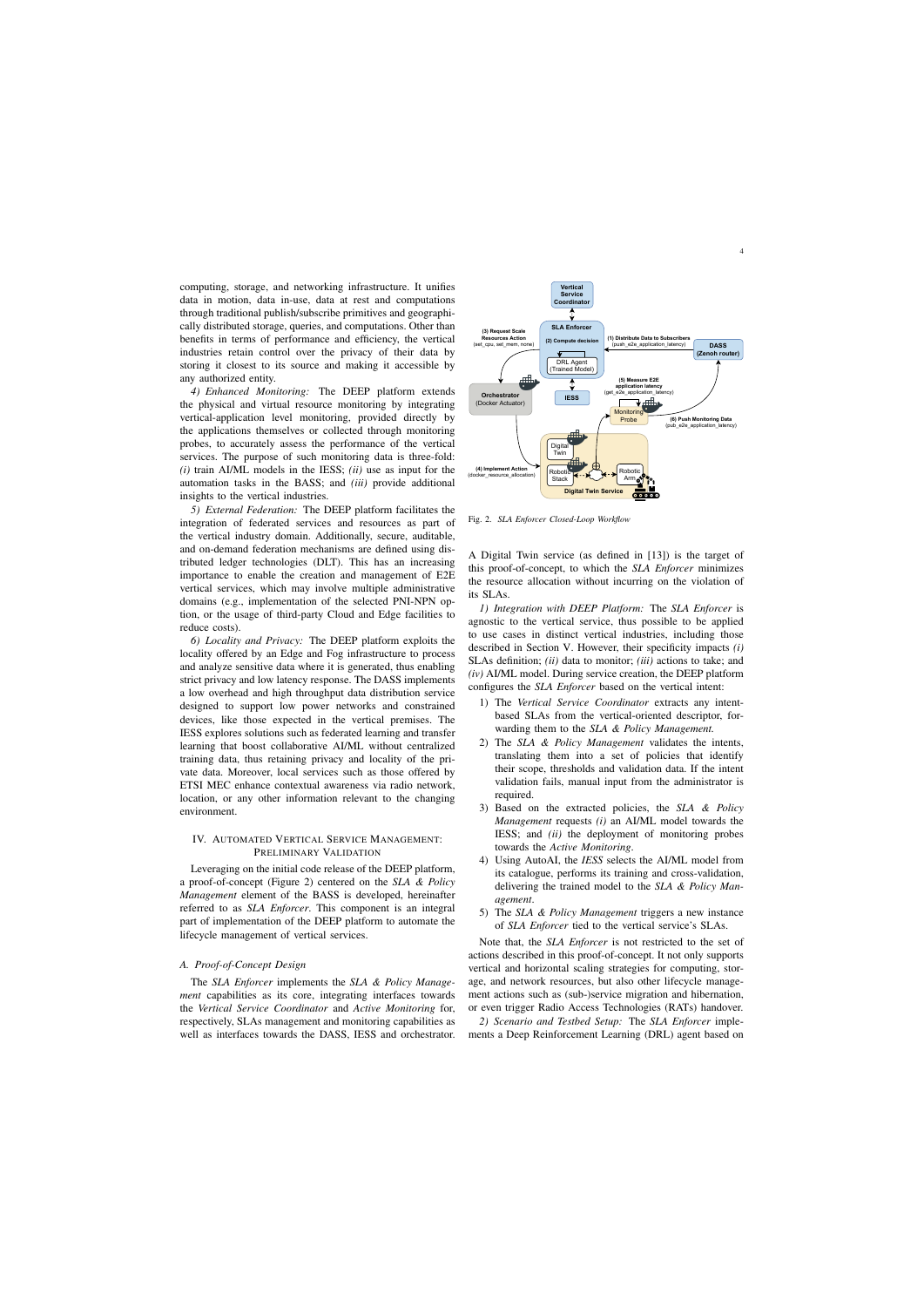the Deep Q-Network (DQN) algorithm. The reward function is computed based on the: *(i)* CPU and MEM consumption; *(ii)* CPU and MEM limits; *(iii)* E2E application latency; and *(iv)* SLA-inferred latency thresholds. Docker is used to orchestrate and manage the Digital Twin service (i.e., *Digital Twin* and *Robotic Stack*) through Docker containers. The Robotic Stack container is deployed in a Banana Pi Single Board Computer, which represents a constrained device available in the Fog, while the *Digital Twin* is deployed in a laptop representing the user equipment used by the worker. The *Robotic Arm* emulates the Niryo One Robot Manipulator, deployed through a virtual machine with 1 vCPUs and 2 GB of RAM in an Edge Server (Dell PowerEdge R430). The *Monitoring Probe* is deployed in a man-in-the-middle fashion between the *Robotic Stack* and the *Robotic Arm*. The DASS implements Zenoh<sup>1</sup> as its core. Finally, all nodes are connected via Gigabit Ethernet.

*3) Workflow:* The *SLA Enforcer* follows a closed-loop workflow to continuously minimize the resource allocation (as shown in Figure 2). For every decision, the *SLA Enforcer* fetches the E2E application latency computed by the *Monitoring Probe* (step 1). Hence, it verifies if *(i)* SLAs are fulfilled; and *(ii)* resources need to be scaled (step 2). Scaling decisions are forwarded to the Orchestrator (step 3), which enforces their implementation in the virtualization infrastructure (step 4). In this proof-of-concept, it configures the CPU and MEM limits that a given container can use. The workflow closes with the *Monitoring Probe* computing and publishing via DASS the E2E application latency (steps 5 and 6).

*4) Experiment:* The validation experiment is composed of a Digital Twin service, where the *Digital Twin* continuously sends commands to the *Robotic Arm* and the *Robotic Arm* sends its current pose to the *Digital Twin*. The *Robotic Stack* acts as the middleware bridging both the virtual and the physical instances, performing e.g. command validation and path computation. As such, the resources allocated to the *Robotic Stack* impacts the E2E application latency, which consists of the time between a command is issued by the *Digital Twin* and it is fully executed by the *Robotic Arm*. The *Monitoring Probe* inspects both flows to compute the E2E application latency. Data is published via the DASS and, sequentially, fed into the *SLA Enforcer*. The *SLA Enforcer* minimizes resource allocation by executing the necessary scaling actions. These actions include increasing or decreasing the CPU and MEM limits of the *Robotic Stack* container, carried out by using the Docker API. Two different tasks, performed through the *Digital Twin*, are considered: *(i)* precision tasks, with a strict E2E application latency requirement of 500ms; and *(ii)* screening tasks, where the E2E application latency can be relaxed up to 1000ms. In this proof-of-concept, the SLA defines the maximum latency that the E2E service must guarantee 95% of the time.

#### *B. Dynamic Resource Allocation*

Results of the learning process (Figure 3) show that, for different E2E application latency requirements, the *SLA Enforcer*



Fig. 3. Learning Process of the *SLA Enforcer*

learns the best values for the CPU and MEM that satisfy the vertical service's SLA.

The *SLA Enforcer* learns how to stabilize the E2E application latency below the specified requirement after the first 14500 training timesteps. Upon the learning process, the *SLA Enforcer* exploits the optimal CPU and MEM configurations since the overall reward is maximized. Nevertheless, the *SLA Enforcer* still explores other configurations aiming to increase its overall reward (e.g., timestep 17000 in Figure 3a), but such cases becomes more sporadic as the agent converges.

The optimal CPU and MEM limits are around 55% and 25% for Figure 3a, and 40% and 25% for Figure 3b. By defining a continuous action space, instead the current discrete action space with intervals of 5%, *SLA Enforcer* can adjust the limits closer to the real CPU and MEM usage.

#### *C. Monitoring Data Distribution*

Figure 4 shows a benchmark of the DASS in a peer-to-peer configuration deployed over a 10 GbE scenario, namely its performance in terms of messages per second and goodput for different payload sizes. Each data point represents the median of 10 runs.

The DASS can route around 1.1M messages per second for payload sizes lower than 512 bytes. For higher payload sizes, the bottleneck is mainly due to the link capacity which is achieved around 2048 bytes, as reflected in the goodput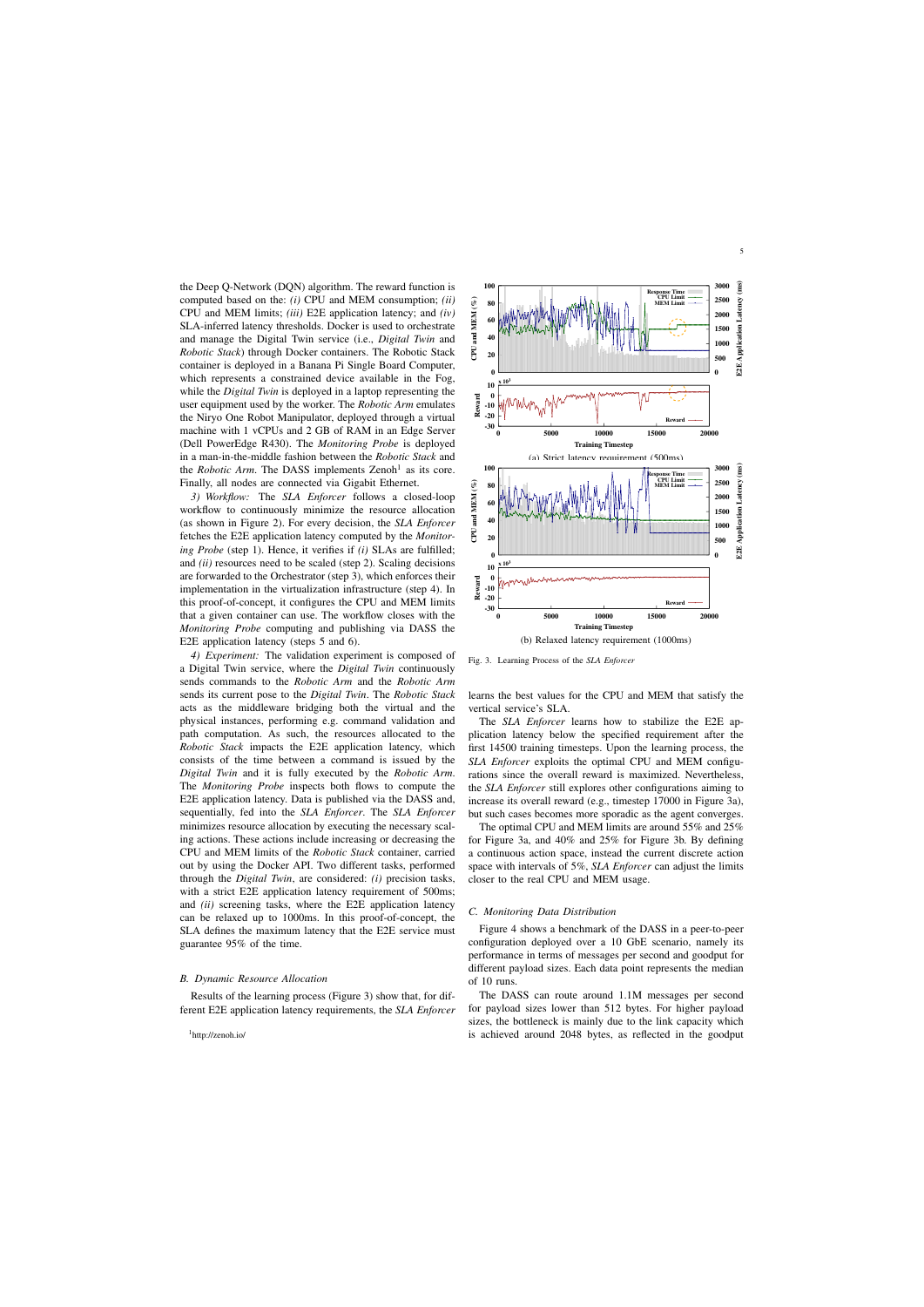

Fig. 4. DASS Benchmark

results. Finally, hardware accelerators or network offloading mechanisms can potentially increase the performance of the DASS.

# V. BENEFITS OF AN INTELLIGENT EDGE AND FOG 5G E2E **SOLUTION**

In 5G-DIVE project<sup>2</sup>, vertical pilots on manufacturing (i.e., Industry 4.0) and public safety sectors (i.e., Autonomous Drone Scouting) will be used to assess the technical merits and business value proposition of the *Intelligent Edge and Fog 5G E2E* solution enabled by the DEEP platform (which are presented in Table I). They comprise a wide range of requirements, including different types of 5G service profiles, indoor and outdoor scenarios, computing requirements and AI capabilities.

Industry 4.0 is shifting the business processes towards an increasingly connected infrastructure and smart manufacturing. 5G connectivity, cloud-to-things continuum, data analytics and automation are some of the key enablers of this transformation [14]. It includes the following use cases: *(i)* Digital Twin enables a virtual representation to act as a mirror of its real-world counterpart; *(ii)* Augmented Zero Defect Manufacturing improves the quality control processes and increases the flexibility to cope with mass customization; and *(iii)* massive Machine-Type Communications provides intelligent and scalable connectivity for dense heterogeneous with multiple RATs deployments.

Autonomous Drone Scouting focuses on the needs of the public safety sector to deploy emergency solutions in the aftermath of disaster situations [15]. Drones scout a disaster area to rapidly assess the real situations. It includes the following use cases: *(i)* Drones Fleet Navigation improves the success rate of rescue missions, where fleets perform horizontal flight while avoiding obstacles; and *(ii)* Intelligent Image Processing for Drones automates the detection of critical areas or emergencies.

# VI. CONCLUSIONS AND SUMMARY

The environment providing 5G services for vertical industries is composed of a multitude of technology domains under different administrative domains, creating a unified system extremely complex to handle. In this work, the DEEP platform is proposed as the bridge to link several of these technology domains together, in the pursue of an *Intelligent Edge and Fog 5G E2E* solution. Leveraging on network and computing abstractions, AI/ML-based automation, and scalable and low overhead distribution data services, the DEEP platform aims at finding sustainable ways to abstract and handle the complexity related to the E2E deployment by the vertical industries, becoming an important piece in an increased number of scenarios to be targeted by 5G.

Within the 5G-DIVE project, the DEEP platform will set out as the common platform to address TRL 5/6 pilots on Industry 4.0 and Autonomous Drone Scouting. The outcome of these pilots might raise the need for other AI/ML usages within the DEEP platform, such as the generation of novel insights about the operation of vertical services, forecasting (e.g., traffic demands and mobility of resources), or prediction of anomalies.

## ACKNOWLEDGMENT

This work has been (partially) funded by the H2020 EU/TW joint action 5G-DIVE (Grant #859881). We want to thank Javier Sacido, Matteo Pergolesi, Olivier Hécart, and Julien Enoch for their support in the proof-of-concept integration.

#### **REFERENCES**

- [1] M. Cave, "How disruptive is 5G?" *Telecommunications Policy*, vol. 42, no. 8, pp. 653–658, 2018.
- [2] L. U. Khan, I. Yaqoob, N. H. Tran, Z. Han, and C. S. Hong, "Network Slicing: Recent Advances, Taxonomy, Requirements, and Open Research Challenges," *IEEE Access*, vol. 8, pp. 36 009–36 028, 2020.
- [3] 5GPPP, "View on 5G Architecture Version 3.0," Feb. 2020.
- [4] J. Ordonez-Lucena, J. F. Chavarria, L. M. Contreras, and A. Pastor, "The use of 5G Non-Public Networks to support Industry 4.0 scenarios," in *5th IEEE Conference on Standards for Communications and Networking (CSCN 2019)*, Granada, Spain, Oct 2019.
- [5] T. Taleb, K. Samdanis, B. Mada, H. Flinck, S. Dutta, and D. Sabella, "On Multi-Access Edge Computing: A Survey of the Emerging 5G Network Edge Cloud Architecture and Orchestration," *IEEE Communications Surveys Tutorials*, vol. 19, no. 3, pp. 1657–1681, 2017.
- [6] D. Rapone, R. Quasso, S. B. Chundrigar, S. T. Talat, L. Cominardi, A. De la Oliva, P. Kuo, A. Mourad, A. Colazzo, G. Parmeggiani, A. Z. Orive, C. Lu, and C. Li, "An Integrated, Virtualized Joint Edge and Fog Computing System with Multi-RAT Convergence," in *2018 IEEE International Symposium on Broadband Multimedia Systems and Broadcasting (BMSB)*, Jun 2018.
- [7] Y. Wu, "Cloud-Edge Orchestration for the Internet-of-Things: Architecture and AI-Powered Data Processing," *IEEE Internet of Things Journal*, 2020.
- [8] D. M. Gutierrez-Estevez, M. Gramaglia, A. D. Domenico, G. Dandachi, S. Khatibi, D. Tsolkas, I. Balan, A. Garcia-Saavedra, U. Elzur, and Y. Wang, "Artificial Intelligence for Elastic Management and Orchestration of 5G Networks," *IEEE Wireless Communications*, vol. 26, no. 5, pp. 134–141, 2019.
- [9] ITU-T, "ITU-T Y.3172 Architectural framework for machine learning in future networks including IMT-2020," Jun. 2019.
- [10] ETSI, "ETSI GS ENI 005 V1.1.1 Experiential Networked Intelligence (ENI); System Architecture," Sep. 2019.
- [11] ——, "ETSI GR ZSM 005 V1.1.1 Zero-touch network and Service Management (ZSM); Means of Automation," May 2020.
- [12] ORAN, "ORAN-WG2.AIML.v01.00 AI/ML workflow description and requirements," Oct. 2019.
- [13] L. Girletti, M. Groshev, C. Guimarães, C. J. Bernardos, and A. de la Oliva, "An Intelligent Edge-based Digital Twin for Robotics," in *2020 IEEE Globecom Workshop on Advanced Technology for 5G Plus (GC 2020 Workshop - AT5Gp)*, Taipei, Taiwan, Dec. 2020.

<sup>2</sup>5G-DIVE Project - https://5g-dive.eu/